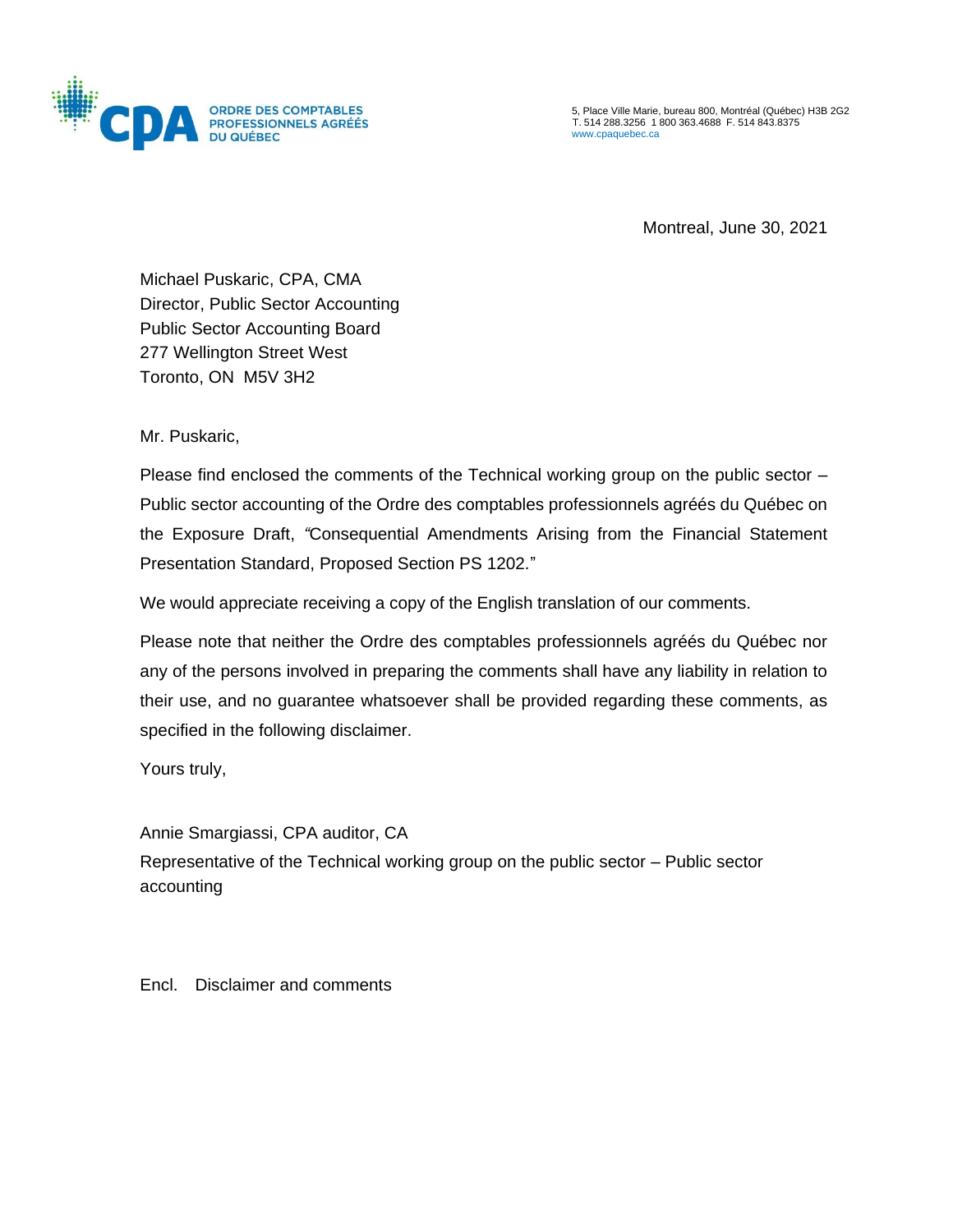## **DISCLAIMER**

Subject to the conditions described herein, the documents prepared by the working groups of the Ordre des comptables professionnels agréés du Québec (the Order), hereinafter referred to as the "comments," provide the opinion of the groups on statements of principles, consultation papers, associates' drafts and exposure drafts issued by the Accounting Standards Board, Auditing and Assurance Standards Board, Public Sector Accounting Board, Risk Management and Governance Board, and other organizations.

The comments submitted should not be relied upon as a substitute for engagements entrusted to professionals with specialized knowledge in their field. It is important to note that the legislation, standards and rules on which the comments are based may change at any time and that, in some cases, the comments may be controversial.

Neither the Order nor any person involved in preparing these comments shall have any liability in relation to their use, and no guarantee whatsoever shall be provided regarding these comments. The comments are not binding on the members of the Order's working groups or the Office of the syndic in particular.

Users of the comments shall take full responsibility for, and assume all risks relating to, the use of the comments. They agree to release the Order from any claim for damages that could result from a decision they may have made based on these comments. They also agree not to mention the working group's comments in the opinions they express or the positions they take.

Comments of the Technical working group on the public sector – Public sector accounting of the Ordre des comptables professionnels agréés du Québec on the Exposure Draft, "Consequential Amendments Arising from the Financial Statement Presentation Standard, Proposed Section PS 1202*.*" 2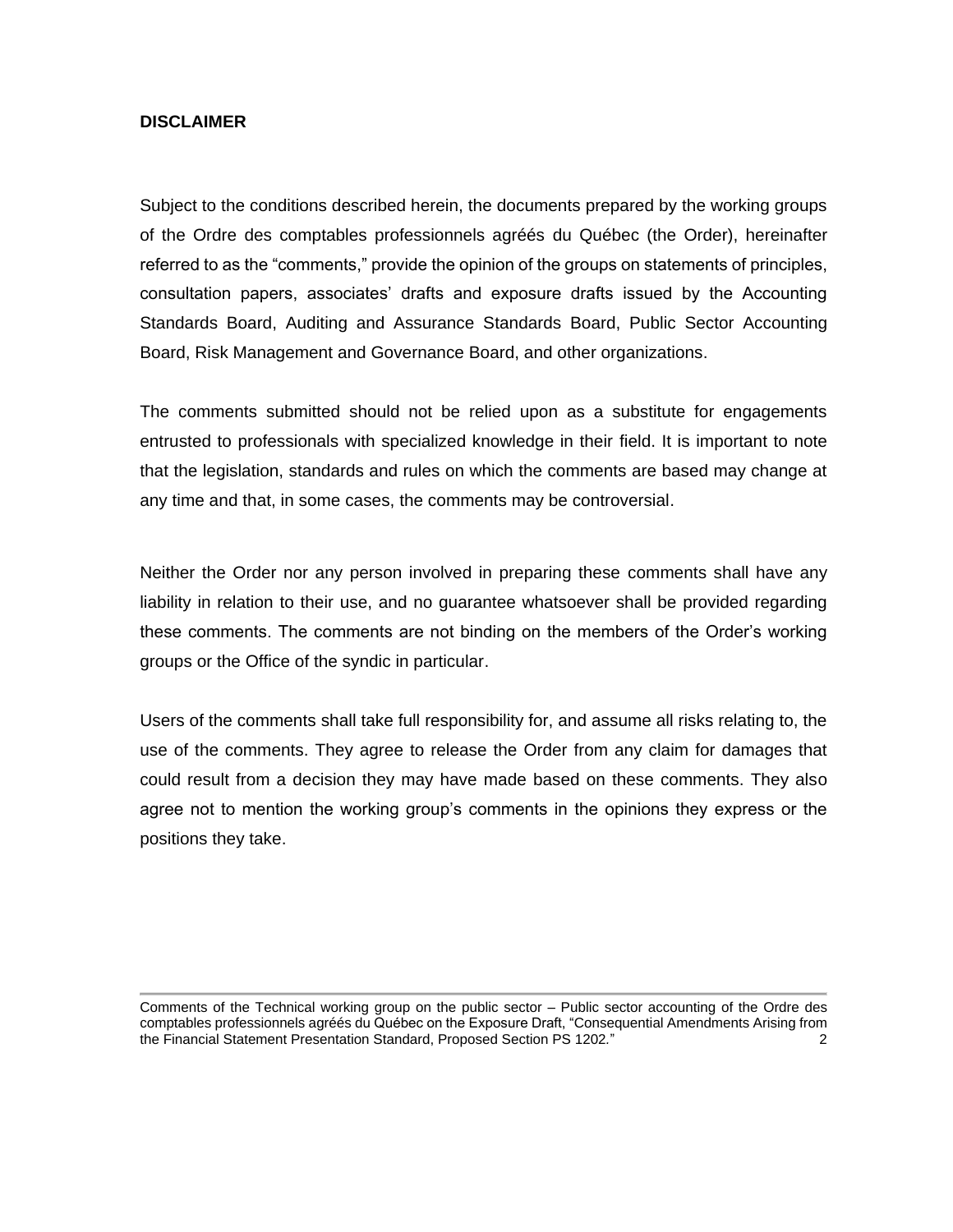## **TERMS OF REFERENCE OF THE WORKING GROUPS**

The terms of reference of the working groups of the Ordre des comptables professionnels agréés du Québec are to collect and channel the views of practitioners and members in business, industry, government and education, as well as those of other persons working in related areas of expertise.

For each exposure draft or other document reviewed, the working group members share the results of their analysis. Consequently, the comments below reflect the views expressed and, unless otherwise specified, all of the working group members agree on these comments.

The Order has not acted upon and is not responsible for the comments expressed by the working groups.

Comments of the Technical working group on the public sector – Public sector accounting of the Ordre des comptables professionnels agréés du Québec on the Exposure Draft, "Consequential Amendments Arising from the Financial Statement Presentation Standard, Proposed Section PS 1202*.*"